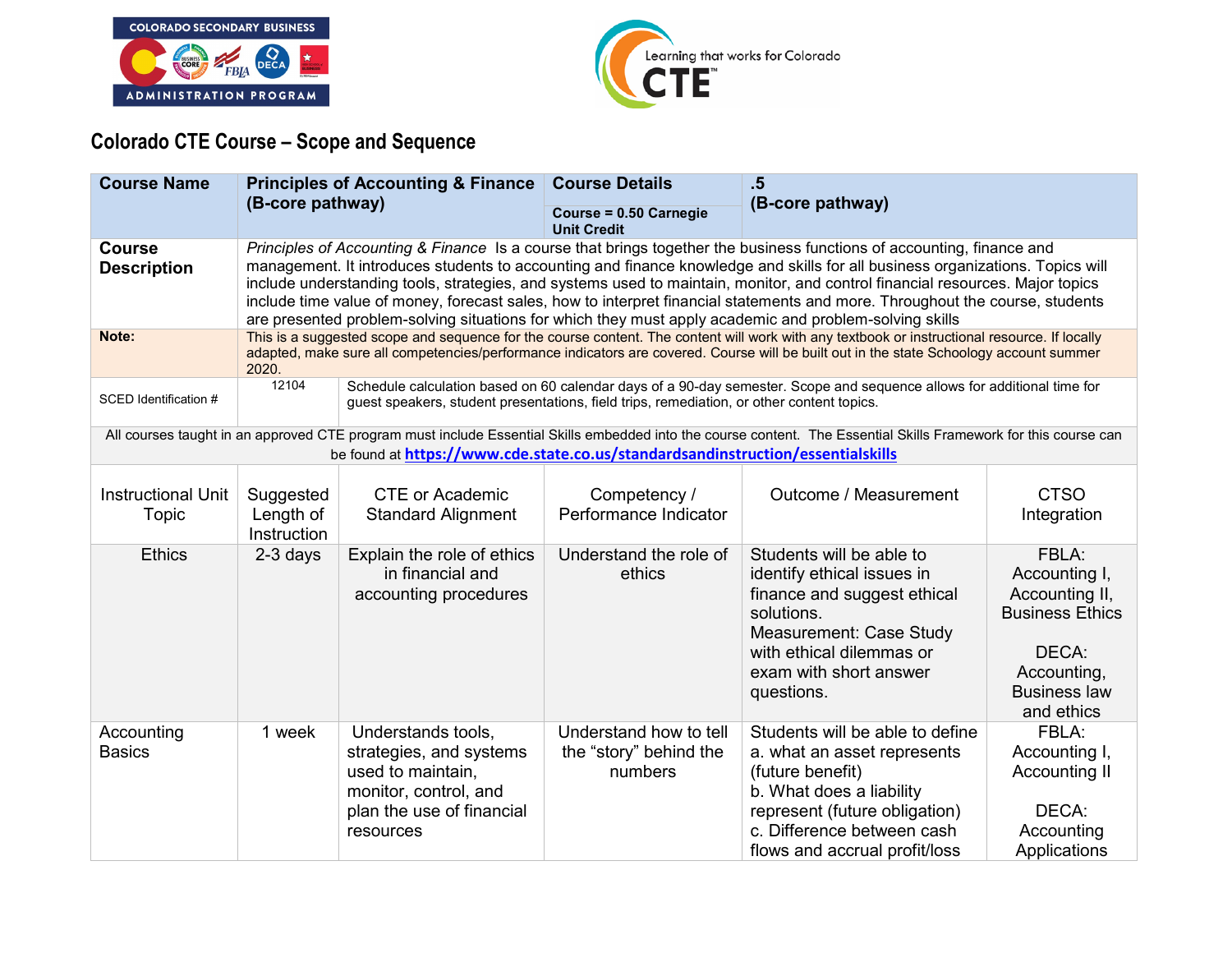



| Accounting<br><b>Basics</b> | 1.5 week  |                                                                                                                                       | Understand effects of<br>transactions on<br>accounting equation | (a) Explain the concept of<br>accounting and the<br>accounting cycle<br>(b) Define of assets,<br>liabilities, equity<br>(c) Classify accounts as<br>assets, liabilities, or<br>equity<br>(d) Demonstrate their<br>relationships in the<br>accounting equation                                                                                                                                                                                                                                                                            | FBLA:<br>Accounting I,<br><b>Accounting II</b><br>DECA:<br>Accounting<br>Applications                                       |
|-----------------------------|-----------|---------------------------------------------------------------------------------------------------------------------------------------|-----------------------------------------------------------------|------------------------------------------------------------------------------------------------------------------------------------------------------------------------------------------------------------------------------------------------------------------------------------------------------------------------------------------------------------------------------------------------------------------------------------------------------------------------------------------------------------------------------------------|-----------------------------------------------------------------------------------------------------------------------------|
| Financial<br>statements     | 2.5 weeks | Understands tools,<br>strategies, and systems<br>used to maintain,<br>monitor, control, and<br>plan the use of financial<br>resources | Understand the types<br>of financial statement<br>analysis      | Students will be able to<br>distinguish between: Balance<br>sheets, Cash Flow, and<br>Income Statements, and<br>interpret financial data about<br>a business through the<br>financial statements.<br>(a) Define and describe<br>components of the balance<br>sheet<br>(d) Define and describe<br>components of the income<br>statements<br>(c) Clarify the difference<br>between an income<br>statement and a statement of<br>cash flows<br>Outcome: Simple test<br>questions given a financial<br>statement, and data to<br>assimilate. | FBLA:<br>Accounting I,<br>Accounting II,<br><b>Business</b><br><b>Financial Plan</b><br>DECA:<br>Accounting<br>Applications |
| Financing (1)               | 1 week    |                                                                                                                                       | List types of financial<br>markets                              | (a) Describe sources of<br>equity capital                                                                                                                                                                                                                                                                                                                                                                                                                                                                                                |                                                                                                                             |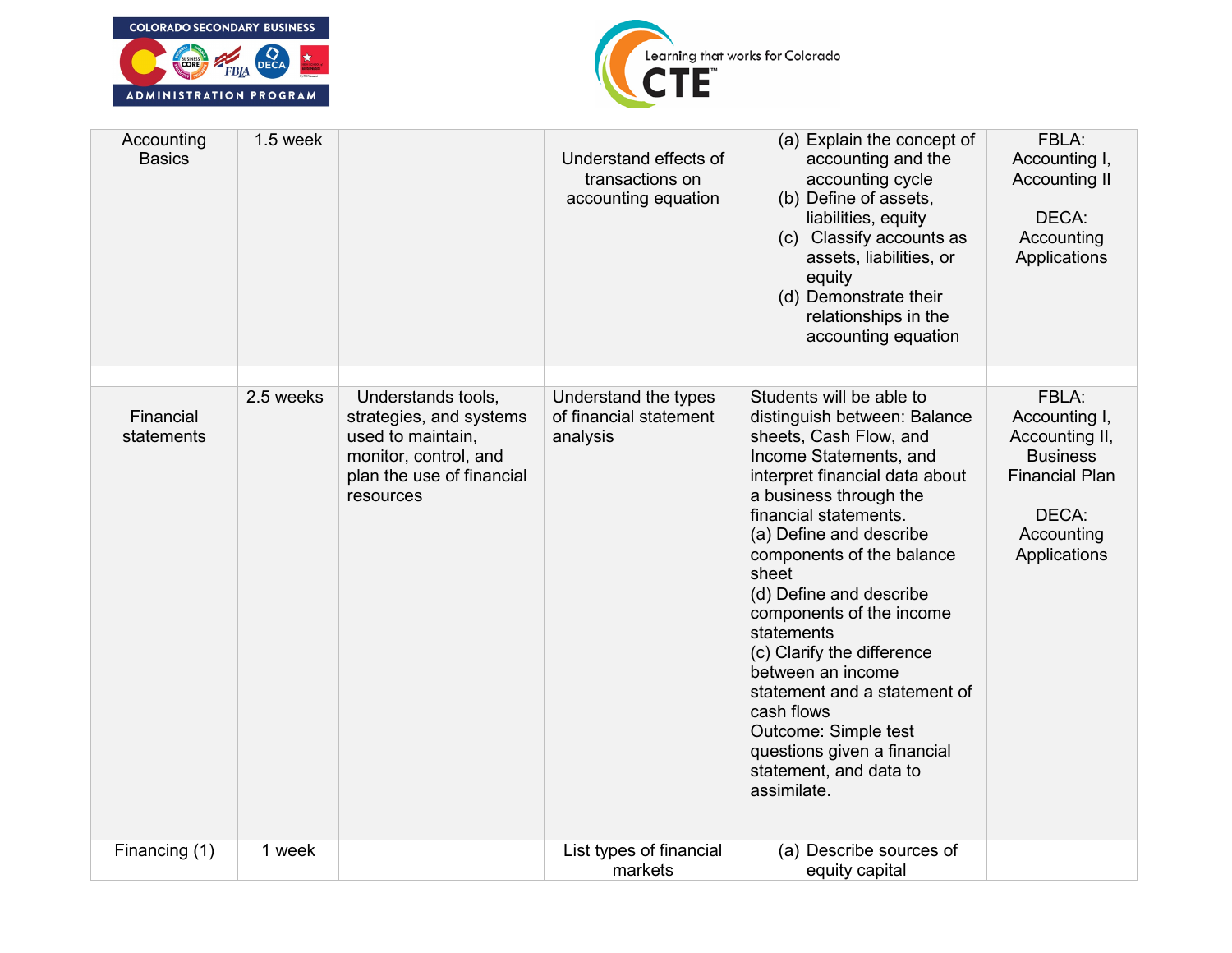



|                       |           |                                                                                      | Describe sources of debt<br>financing                                                                                                                                                                                                                                                               |                                                                                                                                    |
|-----------------------|-----------|--------------------------------------------------------------------------------------|-----------------------------------------------------------------------------------------------------------------------------------------------------------------------------------------------------------------------------------------------------------------------------------------------------|------------------------------------------------------------------------------------------------------------------------------------|
| Financing (2)         |           | Understand factors to<br>consider in choosing<br>between debt and<br>equity capital. | Students will be able to<br>delineate between debt<br>financing and equity capital<br>for business purposes such<br>as expansion, R&D or<br>acquisition. Measurement<br>multiple choice or short<br>answer test with applicable<br>situations.                                                      | <b>FBLA: Business</b><br><b>Financial Plan</b><br><b>DECA: Business</b><br>Finance                                                 |
| Financing (3)         |           | Understand role of<br>private equity and<br>venture capital                          | a. Characterize outside<br>investor classifications<br>(i.e. angels, friends of<br>family, venture capital,<br>private equity)                                                                                                                                                                      | <b>FBLA: Business</b><br><b>Financial Plan</b><br><b>DECA: Business</b><br>Finance                                                 |
| <b>Annual Reports</b> | 1 week    | Understand the nature<br>of annual reports                                           | Students will be able to:<br>a. Find annual reports for<br>public companies.<br>b. Summarize the major<br>topics in<br>management's<br>analysis.<br>c. Evaluate the overall<br>health of the company<br>based on the annual<br>reports information.<br>d. Discuss the purpose<br>of annual reports. | <b>FBLA: Business</b><br>Financial Plan,<br><b>Accounting II</b><br><b>DECA: Business</b><br>Finance<br>Entrepreneurship<br>events |
|                       |           |                                                                                      |                                                                                                                                                                                                                                                                                                     |                                                                                                                                    |
| <b>Finance Basics</b> | 1.5 weeks | Explain time value of<br>money                                                       | (a) Explain the concept of<br>finance<br>(b) Explain the<br>significance of time<br>value of money<br>(c) Define interest,<br>inflation, present<br>value, rate of return                                                                                                                           | FBLA:<br>Introduction to<br>Business,<br>Agribusiness,<br>Global Business,<br>Introduction to<br><b>Business</b><br>Procedures,    |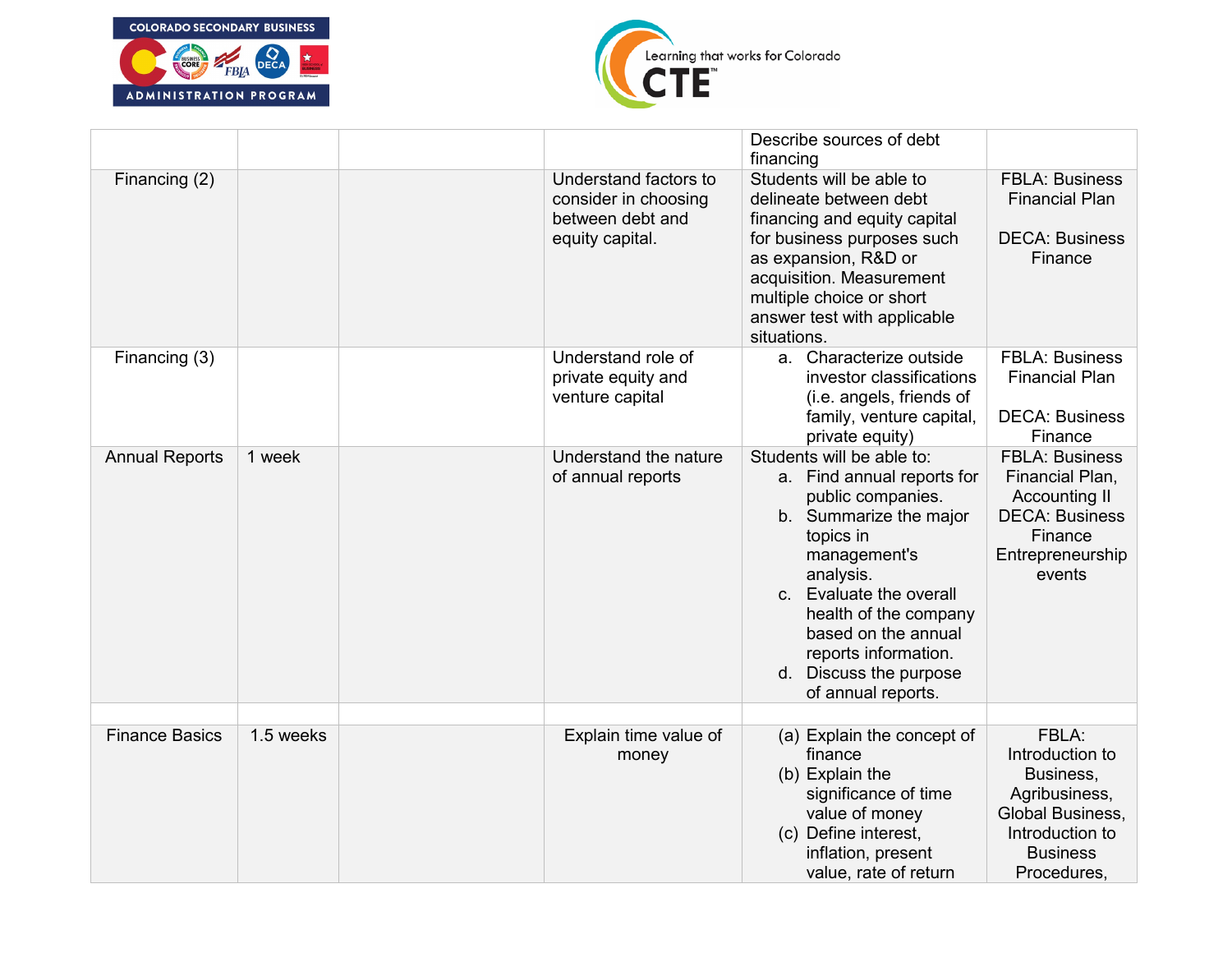



|                       |           |                                                                                                                                                                                                | (d) Explain information<br>that is needed when<br>considering time value<br>of money<br>(e) Discuss situations in<br>which present value is<br>needed                                                                                                                                                              | Introduction to<br>Financial Math,<br>Economics<br><b>DECA: Business</b><br>Finance                                                                                                                                                               |
|-----------------------|-----------|------------------------------------------------------------------------------------------------------------------------------------------------------------------------------------------------|--------------------------------------------------------------------------------------------------------------------------------------------------------------------------------------------------------------------------------------------------------------------------------------------------------------------|---------------------------------------------------------------------------------------------------------------------------------------------------------------------------------------------------------------------------------------------------|
| <b>Finance Basics</b> | 1 week    | Calculate return on<br>investment (ROI)                                                                                                                                                        | a. Define the following<br>term: return on<br>investment (ROI)<br>b. Discuss the<br>importance of<br>calculating and<br>tracking return on<br>investment (ROI)<br>c. Explain methods to<br>calculate return on<br>investment (ROI)<br>d. Demonstrate how to<br>calculate return on<br>investment (ROI)             | <b>FBLA: Business</b><br>Calculations,<br>Economics,<br>Introduction to<br>Business,<br>Introduction to<br>Financial Math,<br>Global Business,<br>Securities &<br>Investments<br><b>DECA: Business</b><br>Finance                                 |
| Financial<br>Analysis | 1.5 weeks | Calculate business<br>ratios to evaluate<br>company performance.<br>Interpret business data<br>into information for<br>decision-making,<br>Introduce and discuss<br>the use of<br>benchmarking | a. Calculate key financial<br>ratios (e.g. debt: equity<br>ratio, gross margin,<br>$etc.$ )<br>b. Explain the purpose of<br>analyzing financial<br>ratios.<br>c. Compare ratios to<br>relevant standards<br>(e.g, industry,<br>competitors)<br>d. Assess the future<br>business impact of<br>differences in ratios | FBLA:<br>Introduction to<br>Financial Math,<br>Accounting II,<br>Banking &<br>Financial<br>Systems,<br><b>Business</b><br>Calculations,<br>Business Plan,<br>Introduction to<br><b>Business</b><br>Procedures<br><b>DECA: Business</b><br>Finance |